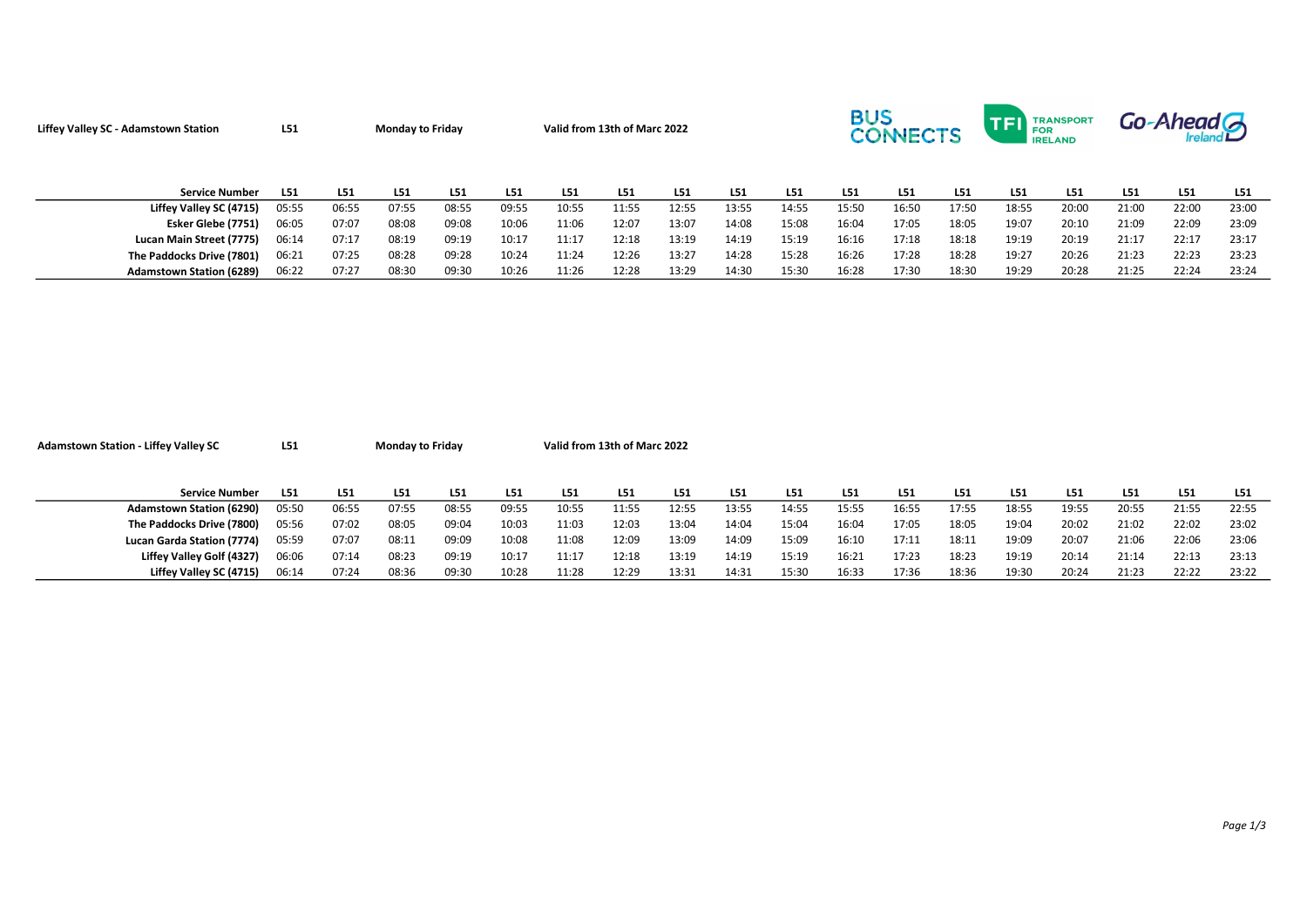| <b>Liffey Valley SC - Adamstown Station</b> | L <sub>51</sub> | Saturday |       |       | Valid from 13th of Marc 2022 |       |       |       |       |       | <b>BUS</b> | <b>CONNECTS</b> |       | TFI<br>l FOR | <b>TRANSPORT</b><br><b>IRELAND</b> | Go-Ahead G |       |       |
|---------------------------------------------|-----------------|----------|-------|-------|------------------------------|-------|-------|-------|-------|-------|------------|-----------------|-------|--------------|------------------------------------|------------|-------|-------|
| <b>Service Number</b>                       | L51             | L51      | L51   | L51   | L51                          | L51   | L51   | L51   | L51   | L51   | L51        | L51             | L51   | L51          | L <sub>51</sub>                    | L51        | L51   | L51   |
| Liffey Valley SC (4715)                     | 05:50           | 06:50    | 07:50 | 08:50 | 09:45                        | 10:45 | 11:45 | 12:45 | 13:45 | 14:45 | 15:45      | 16:45           | 17:45 | 18:45        | 19:45                              | 20:45      | 21:45 | 22:45 |
| Esker Glebe (7751)                          | 05:58           | 06:59    | 07:59 | 09:00 | 09:56                        | 10:57 | 11:58 | 12:58 | 13:57 | 14:57 | 15:57      | 16:57           | 17:57 | 18:56        | 19:55                              | 20:55      | 21:54 | 22:54 |
| Lucan Main Street (7775)                    | 06:06           | 07:07    | 08:07 | 09:10 | 10:07                        | 11:07 | 12:09 | 13:09 | 14:09 | 15:09 | 16:08      | 17:08           | 18:07 | 19:06        | 20:05                              | 21:04      | 22:03 | 23:03 |
| The Paddocks Drive (7801)                   | 06:12           | 07:13    | 08:13 | 09:17 | 10:14                        | 11:15 | 12:18 | 13:18 | 14:17 | 15:17 | 16:16      | 17:16           | 18:15 | 19:13        | 20:12                              | 21:11      | 22:09 | 23:09 |
| <b>Adamstown Station (6289)</b>             | 06:13           | 07:14    | 08:14 | 09:19 | 10:16                        | 11:17 | 12:20 | 13:20 | 14:19 | 15:19 | 16:18      | 17:18           | 18:17 | 19:15        | 20:14                              | 21:13      | 22:11 | 23:11 |

| <b>Adamstown Station - Liffey Valley SC</b> | L51   | Saturday |       |       |       | Valid from 13th of Marc 2022 |       |       |       |       |       |       |       |       |       |       |       |       |
|---------------------------------------------|-------|----------|-------|-------|-------|------------------------------|-------|-------|-------|-------|-------|-------|-------|-------|-------|-------|-------|-------|
|                                             |       |          |       |       |       |                              |       |       |       |       |       |       |       |       |       |       |       |       |
|                                             |       |          |       |       |       |                              |       |       |       |       |       |       |       |       |       |       |       |       |
| Service Number                              | L51   | L51      | L51   | L51   | L51   | L51                          | L51   | L51   | L51   | L51   | L51   | L51   | L51   | L51   | L51   | L51   | L51   | L51   |
| <b>Adamstown Station (6290)</b>             | 05:50 | 06:55    | 07:55 | 08:55 | 09:55 | 10:55                        | 11:55 | 12:55 | 13:55 | 14:55 | 15:55 | 16:55 | 17:55 | 18:55 | 19:55 | 20:55 | 21:55 | 22:55 |
| The Paddocks Drive (7800)                   | 05:57 | 07:02    | 08:02 | 09:02 | 10:03 | 11:03                        | 12:04 | 13:04 | 14:04 | 15:03 | 16:03 | 17:03 | 18:03 | 19:02 | 20:02 | 21:02 | 22:02 | 23:02 |
| Lucan Garda Station (7774)                  | 06:01 | 07:06    | 08:06 | 09:07 | 10:08 | 11:09                        | 12:09 | 13:09 | 14:09 | 15:09 | 16:09 | 17:09 | 18:08 | 19:07 | 20:07 | 21:06 | 22:06 | 23:06 |
| Liffey Valley Golf (4327)                   | 06:08 | 07:13    | 08:14 | 09:15 | 10:16 | 11:18                        | 12:19 | 13:19 | 14:19 | 15:18 | 16:18 | 17:18 | 18:16 | 19:15 | 20:15 | 21:14 | 22:13 | 23:13 |
| Liffey Valley SC (4715)                     | 06:17 | 07:22    | 08:23 | 09:25 | 10:27 | 11:29                        | 12:30 | 13:31 | 14:31 | 15:29 | 16:29 | 17:29 | 18:27 | 19:25 | 20:25 | 21:23 | 22:22 | 23:22 |